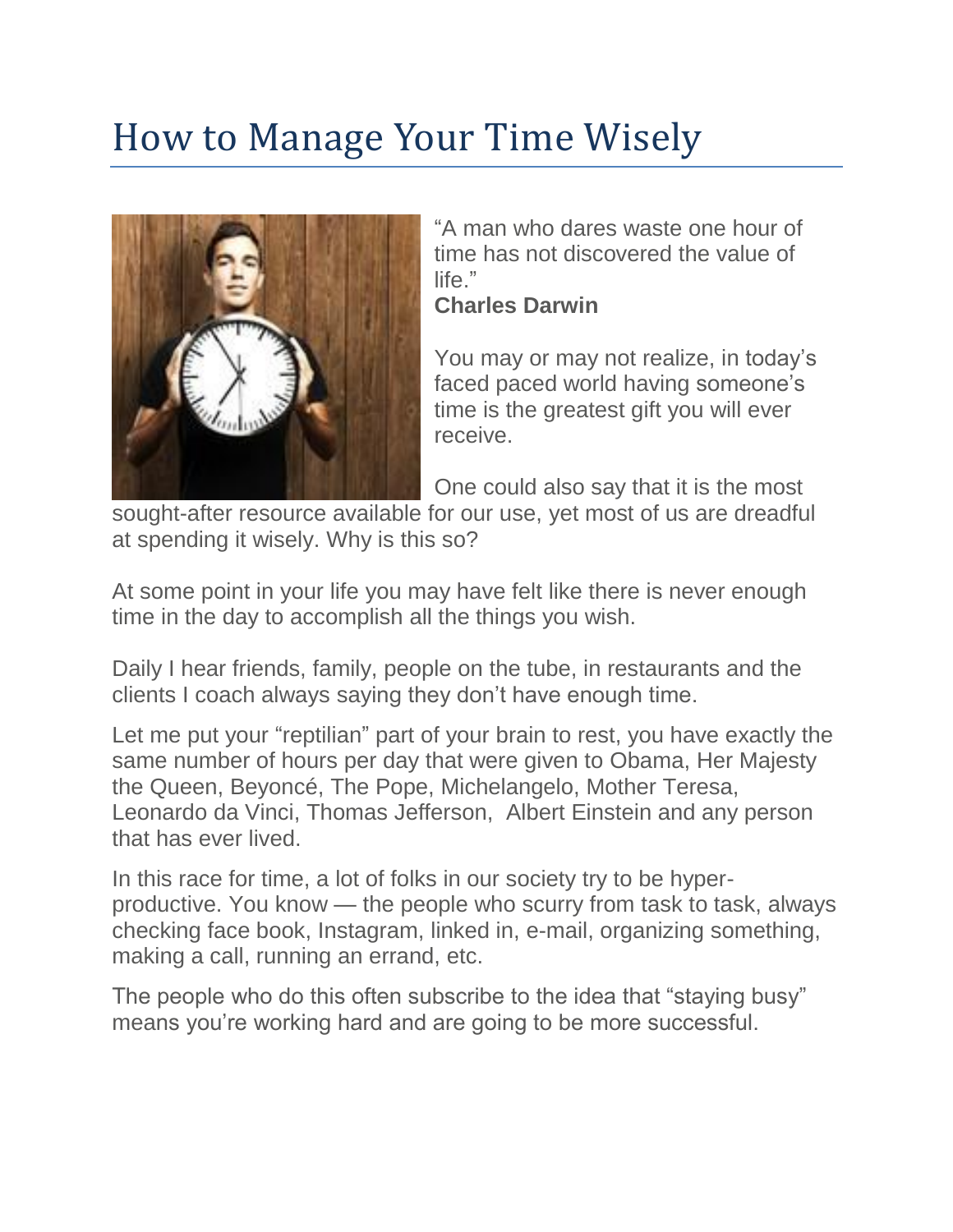

While this belief may be true to an extent, it often leads to mindless "productivity" — a constant need to do something and a tendency to waste time on menial tasks.

When I started my entrepreneurial journey, instead of behaving in this way, I choose to do things differently. I made a promise to myself to stop working

harder and start working smarter.

The old adage, "work smarter, not harder" has become a staple in the way I go about work of any kind and in the way I spend my time.

Instead of being robotic in how I approach tasks, I try to be thoughtful and always ask myself if something can be done more efficiently or eliminated altogether.

Managing my time isn't about squeezing as many tasks into my day as possible. It's about simplifying how I work, doing things faster, and relieving stress.

It's about clearing away space in my life to make time for people, play, and rest.

I promise you — there really are enough hours in a day for everything you'd like to do, but it may take a bit of rearranging and re-imagining to find them.

Take a moment to ask you the following questions and write down the answers to:

Do I need more time to do all the things I wish to do? Am I a good time manager? Where am I spending most of my time? Am I able to accomplish what I want to do before deadlines? What activities am I spending most of my time on? Am I usually punctual or late? Do I finish things within the time I stipulate? Do I hand in your reports/work on time?

If your answer is "no" to any of the questions above, that means you're not managing your time as well as you want. Here are 12 tips on how to be a better time manager: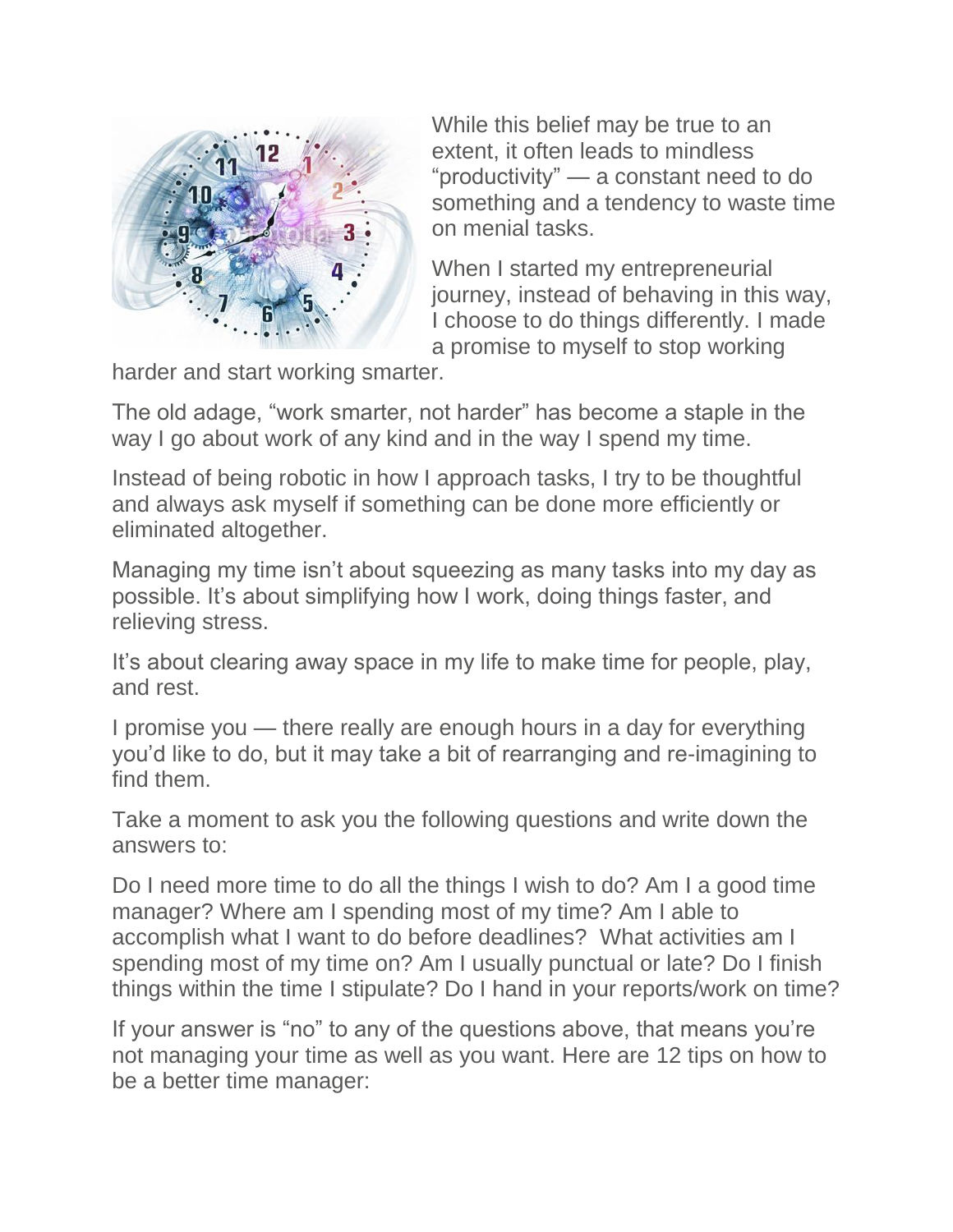Let this list be a catalyst to get you thinking regularly about how to refine your own practices.

- 1. Plan Your Day, Week, Month and Year: Not having a daily plan is like trying to cook a meal without having the ingredients, it simply won't work. Get into the habit to plan your day before it unfolds. Do it in the morning or even better, the night before you sleep. The plan gives you a good overview of how the day will pan out. That way, you don't get caught off guard. Your job for the day is to stick to the plan as best as possible.
- 2. Use a calendar and enter those daily tasks there. Having a calendar is the most fundamental step to managing your daily activities. You can use a paper diary, outlook or lotus notes, there are many calendars that come as part of your mailing software. Google Calendar is great – I use it all the time when I am on the go. It's even better if you can sync it to your mobile phone and other different hardware's you may use – that way, you can access your schedule no matter where you are. Peg a time limit to each task. Be clear that you need to finish X task by 10am, Y task by 3pm, and Z item by 5:30pm. This prevents your work from dragging on and eating into time reserved for other activities.
- 3. Use an organizer. The organizer helps you to be on top of everything in your life. It's your central tool to organize information, to-do lists, projects, and other miscellaneous items.
- 4. Use reminders in your calendar to alert you on your deadlines. When do you need to finish your tasks? Mark the deadlines out clearly in your calendar and organizer so you know when you need to finish them.
- 5. Know your Values. This helps you spend the time on activities that are most important to you that honour your highest values. When you do so, you are more likely to manifest the life you wish to have.
- 6. Complete most important tasks first. This is the golden rule of time management. Each day, identify the two or three tasks that are the most crucial to complete, and do those first. Once you're done, the day has already been a success. You can move on to other things, or you can let them wait until tomorrow. You've finished the essential.
- 7. Learn to say "no". Recently I was coaching a lady who was spending most of her time doing things for others. Making a lot of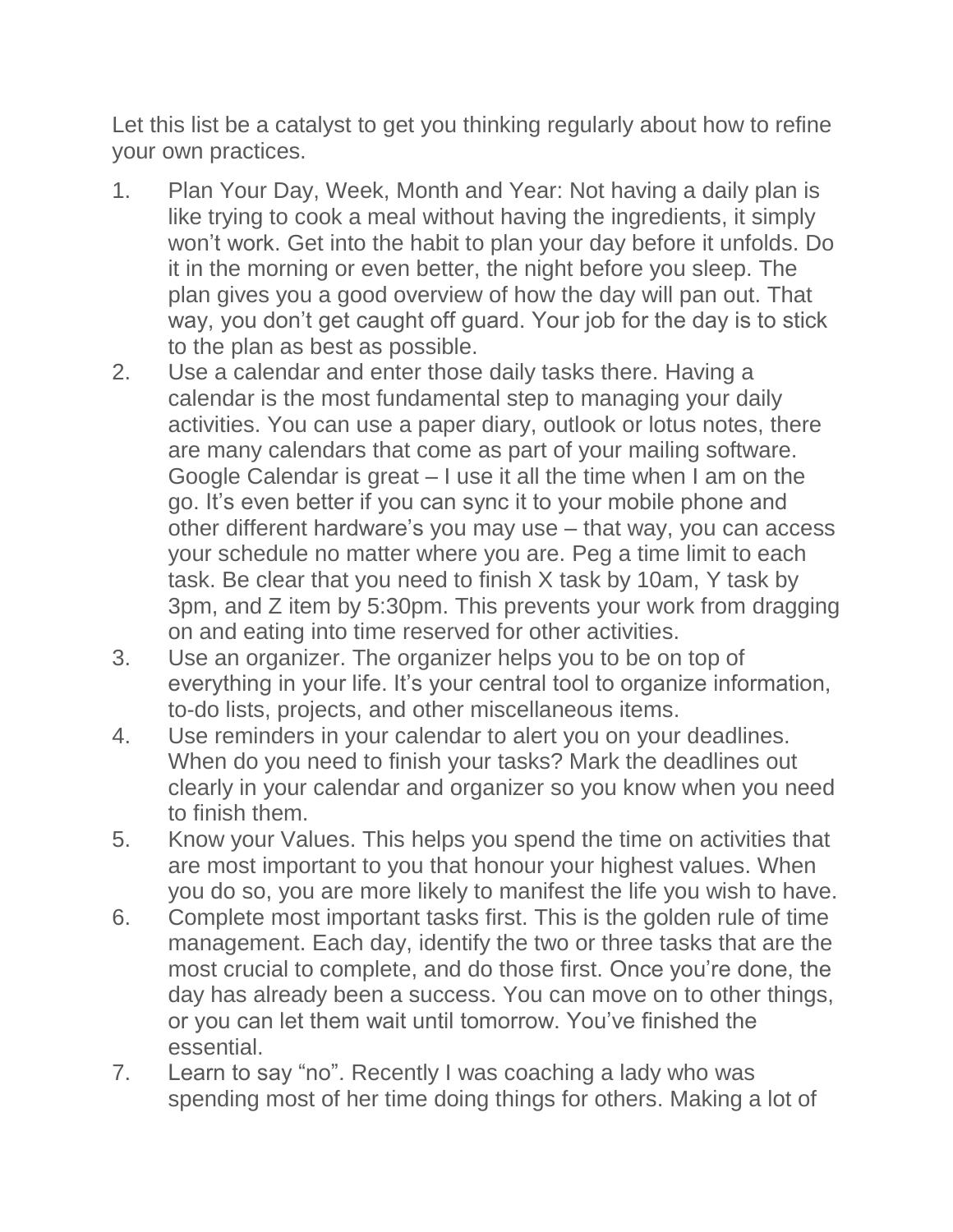time commitments can teach us how to juggle various engagements and manage our time. This can be a great thing. However, you can easily take it too far. At some point, you need to learn to decline opportunities. Your objective should be to take on only those commitments that you know you have time for and that you truly care about.

- 8. Meditate. Practising daily meditation allows your brain to be more efficient, it also helps you stop and let go of all the stress, thoughts, and daily demands that can drain your energy.Find time for stillness. In our go, go, go world, too many people don't find time to just be still. Yet, it's extraordinary what a stillness practice can do. Action and inaction should both play key roles in our lives. Discovering time in your life for silence and non-motion reduces anxiety and shows you that there is no need to constantly rush. It also makes it easier to find your work pleasurable.
- 9. Have a good night sleep. Some people think sacrificing sleep is a good way to hack productivity and wring a couple extra hours out of the day. This is not the case. Most people need 7-8 hours of sleep for their bodies and minds to function optimally. You know if you're getting enough. Listen to your body, and don't underestimate the value of sleep.
- 10. Block out distractions. Switch of your phones, TV, and create a quite space for you to do your work. What's distracting you in your work? Instant messages? Phone ringing? Text messages popping in? Calls during this time are recorded and I contact them afterward if it's something important. This helps me concentrate better. Make sure you eliminate your time wasters. What takes your time away your work? Facebook? Twitter? Email checking? Stop checking them so often. One thing you can do is make it hard to check them – remove them from your browser quick links / bookmarks and stuff them in a hard to access bookmarks folder. Replace your browser bookmarks with important work-related sites. While you'll still check FB/Twitter no doubt, you'll find it's a lower frequency than before.
- 11. Focus. Devote your entire focus to the task at hand. Close out all other browser windows. Put your phone away, out of sight and on silent. Find a quiet place to work, or listen to some music if that helps you (I enjoy listening to classical or ambient music while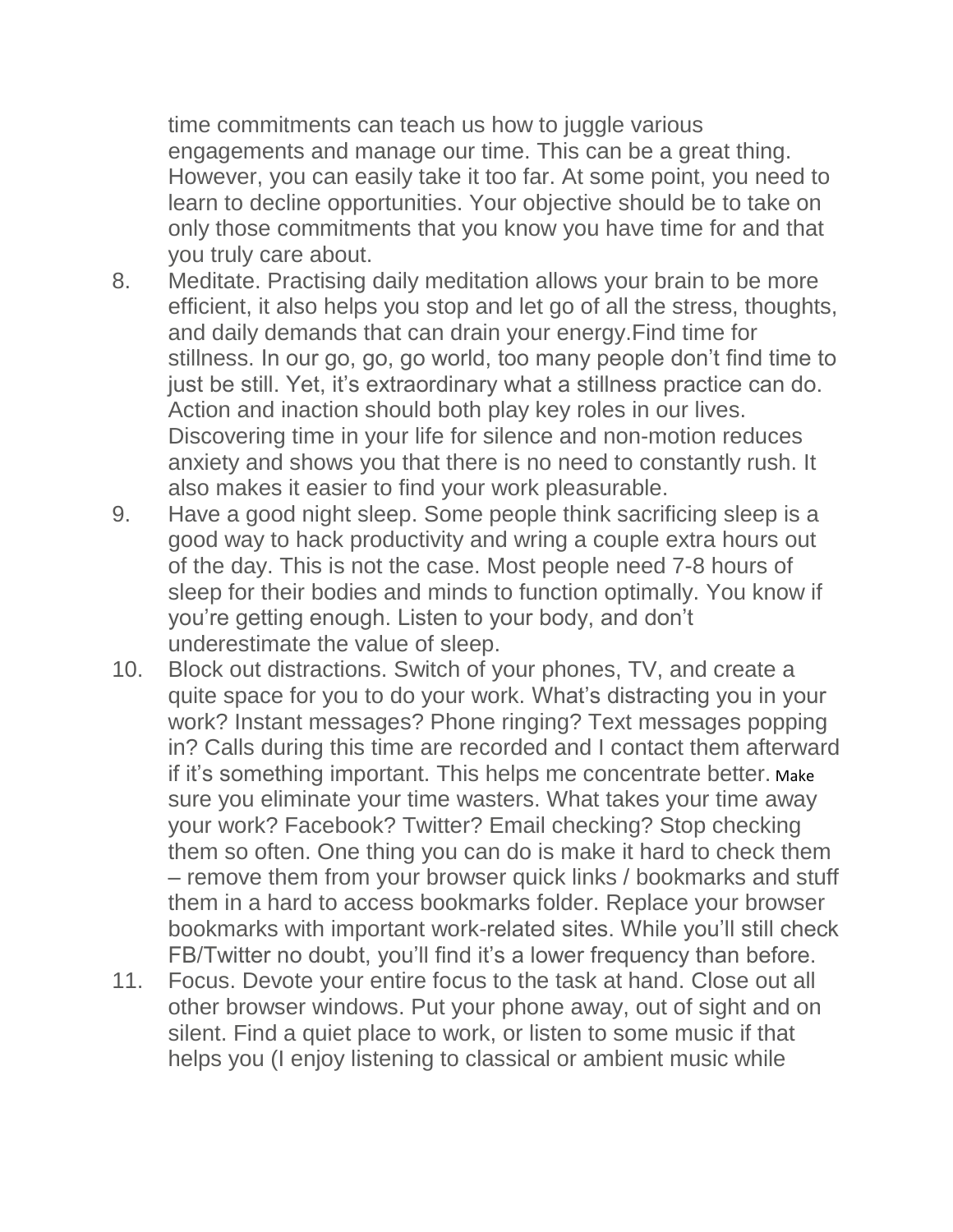writing sometimes). Concentrate on this one task. Nothing else should exist. Immerse yourself in it. One Last Tip (The Best One)

There's one final tip I want to mention. If you remember one thing from this post, remember this:

12. Enjoyment should always be the goal. Work can be play. We get so caught up in busyness that we forget to enjoy what we're doing. Even when we focus on working smarter, we're still often too focused on getting things done. This should never be the point. Always ask yourself: What can I do to spend more time enjoying? what I'm doing?

The goal should be to arrange your commitments in a way that you're happy living out the details of your daily life, even while you're working.

This may sound like a pipe dream, but it's more possible than ever in today's world. Be curious. Be open to opportunity. Know yourself. Embrace your passions.

Wonderful things will happen. Best of luck implementing these tips, and let me know if I can do anything else to help you.

I compiled this list of 12 tips to hopefully nudge you in the right direction.

Remember: There are innumerable hacks and tricks to manage your time effectively. These are some tips that I find helpful, but everyone is different, if this was helpful, please share this article on FB, twitter, Linkedin and with your friends and family.

You can read more by buying a copy of the book" A Path to Wisdom-How to live a balanced, healthy and peaceful life" that in few months has now entered the Amazon's list of top 100 spiritual books.

You can choose to book yourself in for a two hour Time Clarity Consultation in which together we can look at the root cause of why are you not spending the time in the way you wish to spend it. We will clarify what's on your way and what can you do to make the most of your time each day. Please e-mail [info@tonyselimi.com.](mailto:info@tonyselimi.com)

At the end you will receive personalised feedback and experience firsthand what Clarity Time Management Coaching can do for you and the next steps.